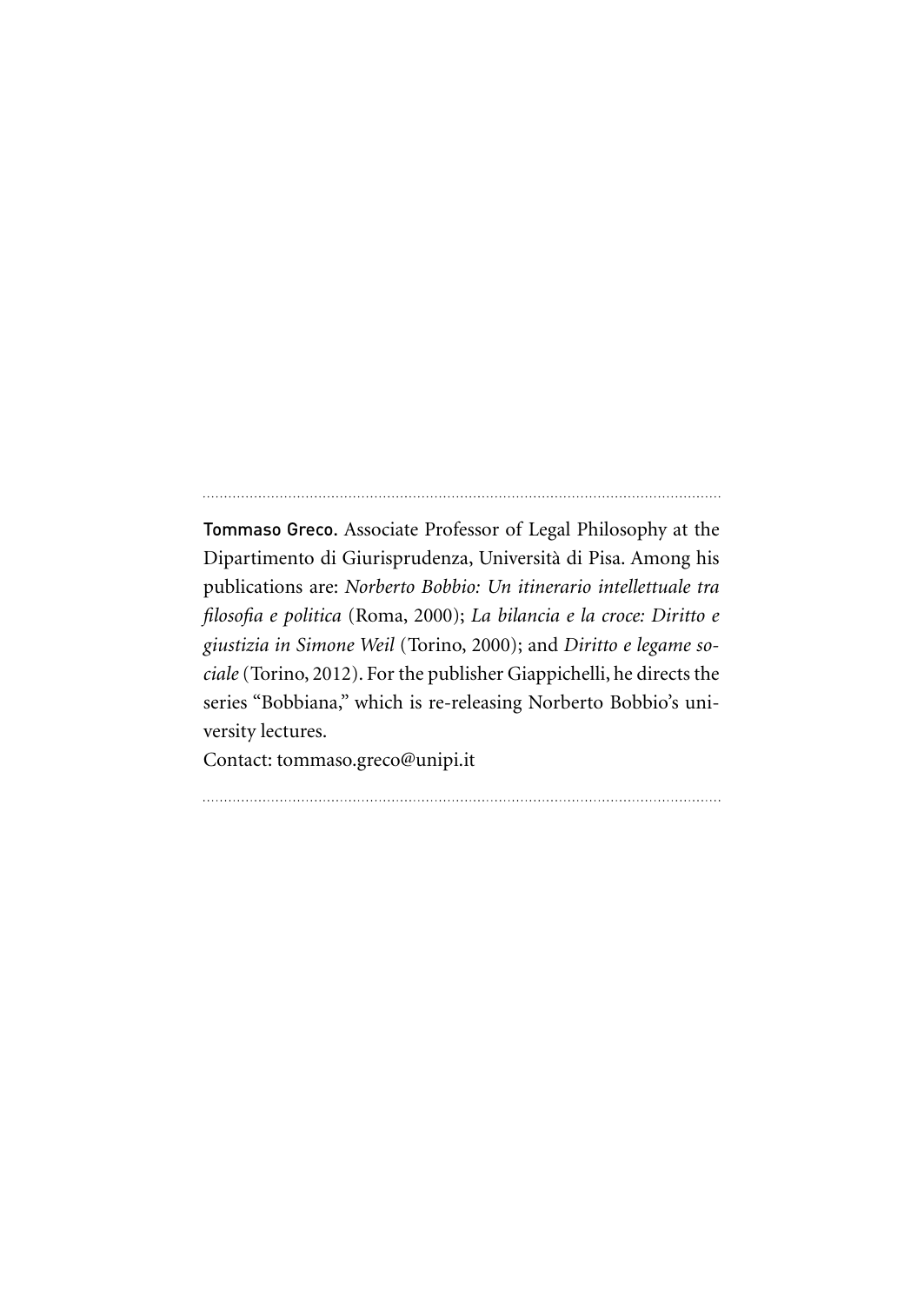# **THE REALITY OF RIGHTS. ON HORIZONTAL AND VERTICAL RELATIONSHIPS IN LAW**

DOI: 10.17450/150210

## Tommaso Greco

Università degli Studi di Pisa

Reception date  $23<sup>th</sup>$  September 2015; acceptance date  $18<sup>th</sup>$  October 2015. This article is the result of a research project, held at the Dipartimento di Giurisprudenza (Università di Pisa).

## **Abstract**

Despite many developments in recent decades, legal theory still seems prisoner to the positivist belief that only norms backed by state sanction can be deemed legal. The misgivings voiced concerning the notion of 'soft law' are evidence of this belief. This stance, which minimizes the significance of primary obligations, stems from the failure to take seriously the normative capacity of social relations, and thereby overlooks the foundational value that horizontal obligations have for the social and legal order. And in doing so, it risks misunderstanding the reality of rights, whose efficacy is guaranteed first and foremost through the mutual recognition between subjects in a relationship.

## **Keywords**

Rights, obligations, guarantees, soft law, social bonds.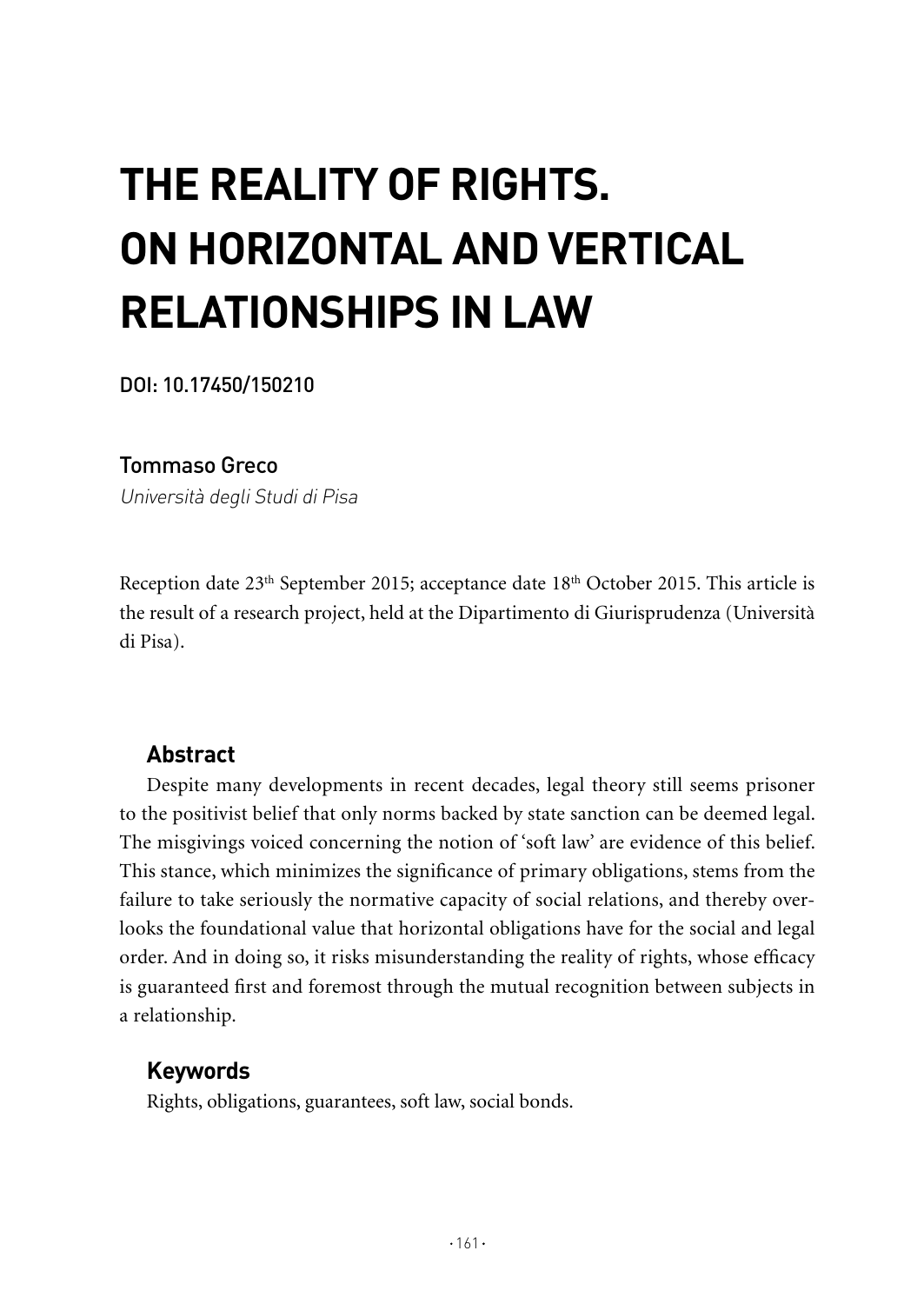#### **Resumen**

A pesar de las novedades de las últimas décadas, el pensamiento jurídico todavía parece preso en la creencia positivista que sólo lo que es fortalecido por la sanción jurídica del Estado puede tener valor jurídico. Algunas reticencias acerca del *soft law* son una manifestación de esta actitud, que disminuye la importancia de las obligaciones primarias, y que proviene del hecho de que no se toman en serio las consecuencias normativas de las relaciones sociales, olvidando la importancia que las obligaciones horizontales tienen para el orden social y jurídico. De esta manera, no se puede comprender la realidad de los derechos, cuya eficacia está garantizada principalmente por el reconocimiento mutuo entre los sujetos de las relaciones.

## **Palabras clave**

Derechos, deberes, garantías, *soft law*, vínculo social.

### **Horizontal Law**

For the past few decades, legal theory has abandoned formalism and rediscovered harmony with values and facts.<sup>1</sup> Despite many advances, however, it has been difficult to elude the view that considers fully 'legal' only what is produced, mediated, and 'reinforced' by the state. An example of this can be seen in the area of *soft law*. Of course, this type of law is recognized as an important development in the traditional model of regulation; it is understood to have the capacity to produce practical effects; it is even recognized to possess legal status; and yet it is often held that *soft law* is a normative artifact that is non-binding, as if only norms buttressed by the coercive structures of the state ought to be considered binding.<sup>2</sup>

<sup>1.</sup> Among the many references possible, see G. Minda, *Postmodern Legal Movements. Law and Jurisprudence at Century's End*, New York University Press, New York and London, 1995; M. Del Mar (ed.), *New Waves in Philosophy of Law*, Palgrave Macmillan, London-New York, 2011; F. Viola-G. Zaccaria, *Le ragioni del diritto*, il Mulino, Bologna, 2003; P. Grossi, *Ritorno al diritto*, Laterza, Roma-Bari, 2015.

<sup>2.</sup> One of the contributions most willing to admit the fully legal nature of *soft law* is B. Pastore, *Interpreti e fonti nell'esperienza giuridica contemporanea*, Cedam, Padova, 2014, p. 103 and ss. But even this author speaks of "rules of conduct that, in principle, do not possess legally binding force" (p. 106), of acts "that exclude a strict binding discipline" (p. 109), of a "written law that is not *prima facie* obligatory" (p. 117). By the same author, see also "*Soft Law* y la teoría de las fuentes del derecho", in *Soft Power*, 1, 2014, pp. 75-89.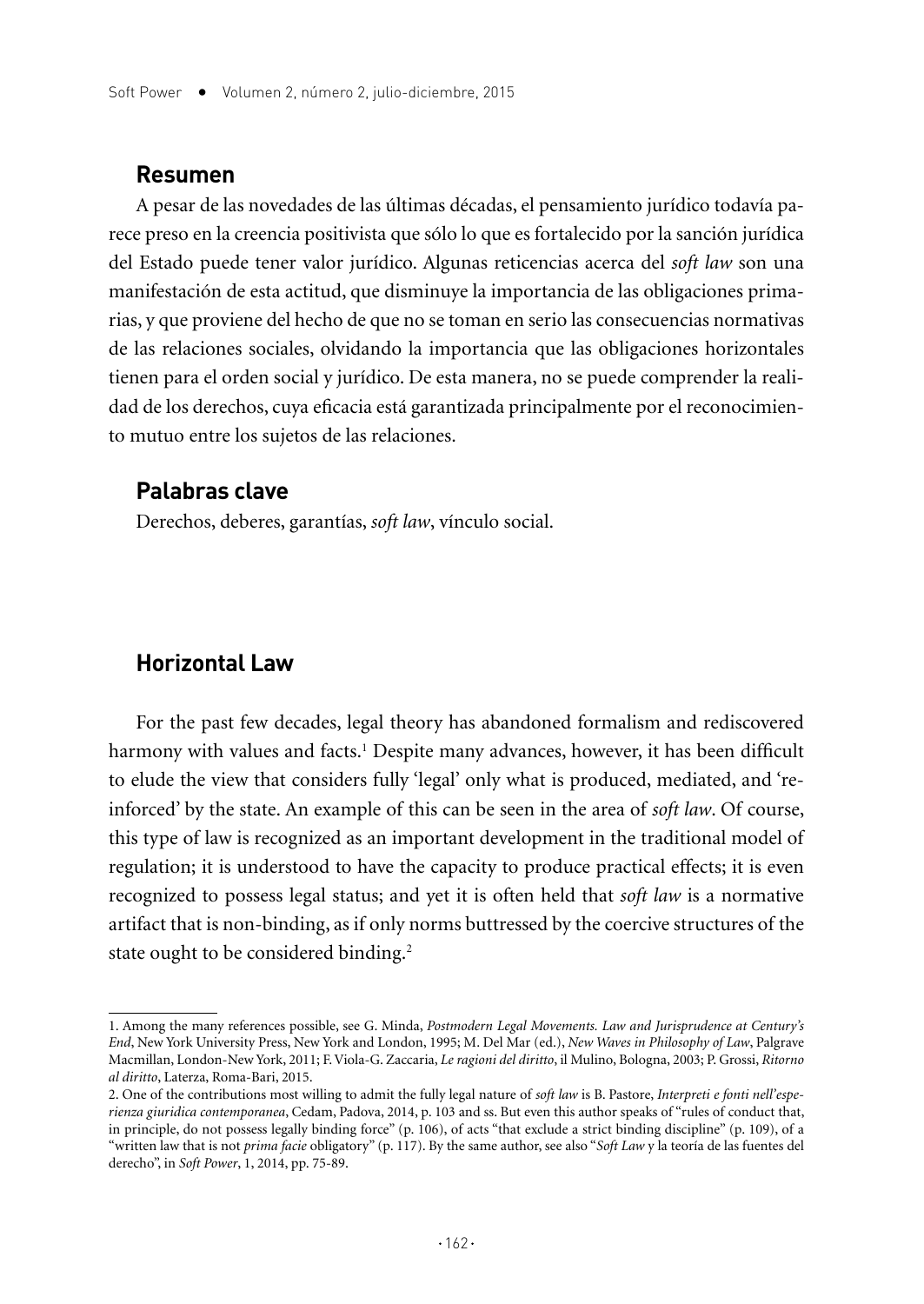In my view, this occurs because legal theory seems unable to take seriously not only the theme of social relations, but more importantly the notion of their normative capacity. Among other things, this theoretical disposition impedes efforts to understand the concrete reality in which subjective rights arise, operate, and continuously develop. It is inconceivable that the conceptual link between the theory of rights is entirely detached from the texture of social relations in which we move every day. Likewise, it is inconceivable that the living law can operate independently (or against) the fabric of social relations.

The thick social fabric I am referring to – composed of relationships of all kinds, including family, friends, economic, and professional – is the terrain upon which the horizontal dimension of law and rights can be found. We will explore what I mean by this below. But for now, it may be worthwhile to specify that what I mean by *horizontal*  are the relationships between subjects that are not mediated by an institution. A relationship is horizontal (not vertical) if the objective of the relationship is met by virtue of the direct action produced by the subjects of that relationship. When the intervention of a third party is sought – such as a judge or the police – the relationship ceases to be horizontal and it takes on a *vertical* connotation.

Thus what differentiates these two modalities of law is not the fact that one is binding while the other is not; rather, it is the fact that in these modalities the obligatoriness (and therefore the efficacy) of law is obtained in different ways. In the *hard* and *vertical*, this occurs through the (threat of) coercion. In the *soft* and *horizontal*, it occurs through the spontaneous fulfillment of obligations by the subjects participating in the relationship. If in the latter case we speak of a soft bindingness, it is only because the coercive structures of the state are not brought to bear upon the interaction. But this does not make the obligations in question any less legal, much less their fulfillment. On the contrary, this is the principal way in which the law carries out its regulative function on a daily basis.

To this point, it should be understood that the use of the term 'horizontal' appears here in a significantly different light than it does when one speaks of the 'horizontal efficacy of rights' in legal science. The latter, which is known in the European debate as *Drittwirkung*, involves the possibility of invoking the application of fundamental rights within relationships between private individuals; that is to say, within relationships disciplined by the norms of private law.<sup>3</sup> To 'invoke' means asking a judge to apply these

<sup>3.</sup> See, e.g., V. Colcelli, *Le situazioni giuridiche soggettive nel sistema CEDU*, Iseq Gioacchino Scaduti, Perugia, 2010, p. 36.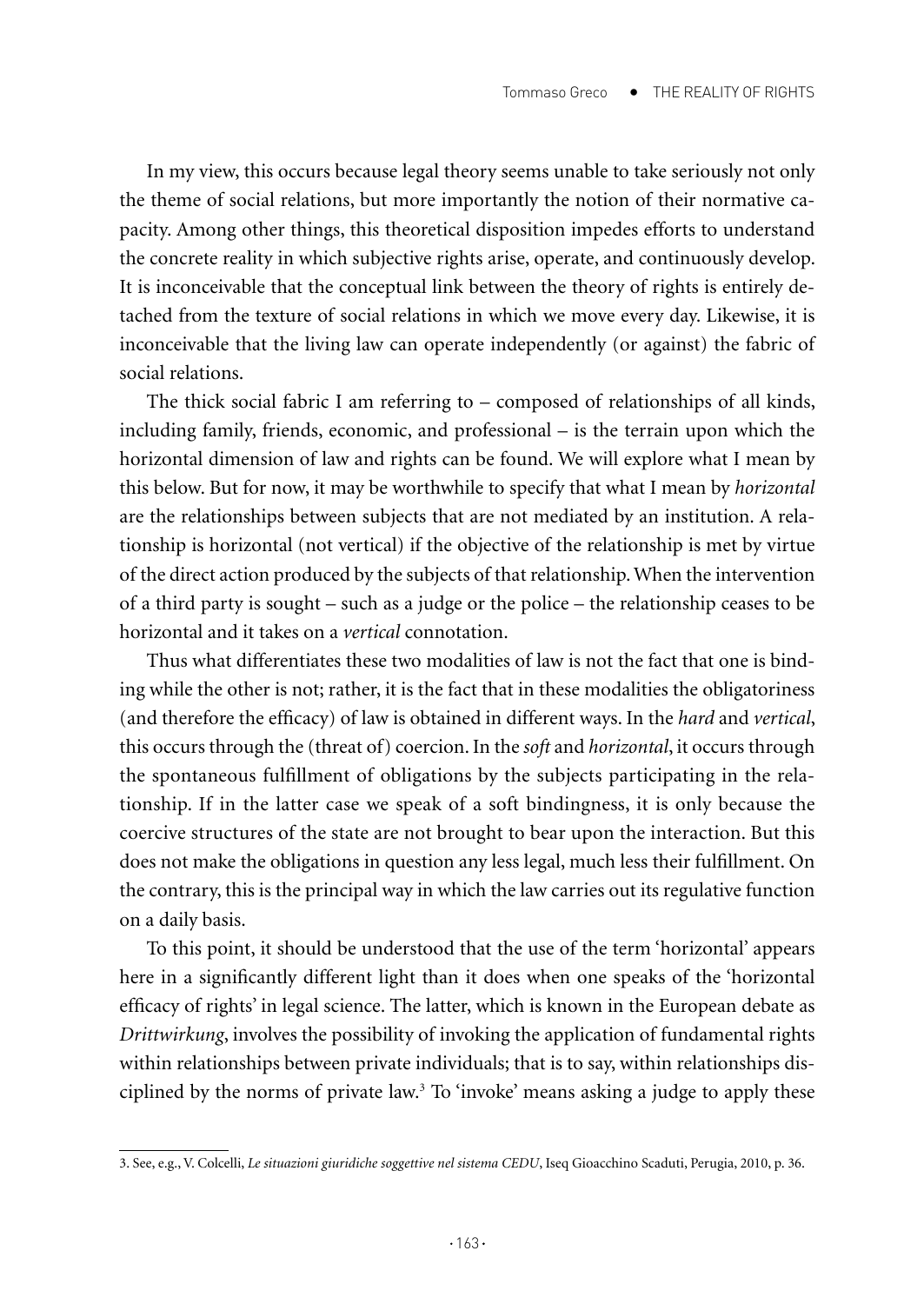rights, and seeing to it that their application produces the effects directly in the relationship between private parties. But this 'invocation' is located along the vertical axis, not along the horizontal one. This is what I will attempt to clarify in what follows.

My thesis can be summarized therefore in the following way: there is a horizontal – relational – dimension that belongs to the law and to rights. This dimension: a) is autonomous with respect to the vertical dimension; b) should be considered fully legal and not merely moral or social; c) can boast a legal nature that is based on the correlation between rights and duties.

#### **Law and Social Relations**

The following argument must first be situated within a general framework of the relationships between law and social relations – relationships whose theoretical background can be summarized with reference to two models.4 On the one hand, there is the ancient or Aristotelian model that understood social relations to be independent of law. Aristotle's notion of man as a "political animal" allowed for the creation of the city and order upon the basis of the concept of *philia* or political friendship. In this model, law is necessary only where bonds between people do not function, and an individual is unable to behave out of "friendship." The other model is the modern one that culminates in the theories of Thomas Hobbes. This time, however, social relations are not only *not* autonomous with respect to law, but are completely subsumed within the law. It is law that constitutes the relationships, and in constituting them, it substitutes for them.

Both of these models are defective insofar as they conceptualize law and social relations as alternatives; where there is one, the others are absent, and vice versa. They are based on a binary scheme, and the distinction to which they refer is a 'strong' distinction. But can law and social relations be understood as two things that imply one another? Are *legal relationships* possible that are at once social and include a legal dimension?

There is a current of legal theory that seems to help in this regard. I am referring to all the theories that criticized state-centered and coercion-centered reductionism, and which insisted on the social nature of the legal phenomenon. Anti-formalistic theories and anthropological approaches to the law have both maintained that law is first and

<sup>4.</sup> For a more detailed account of this reading of the history of legal thought, see my *Diritto e legame sociale*, Giappichelli, Torino, 2012.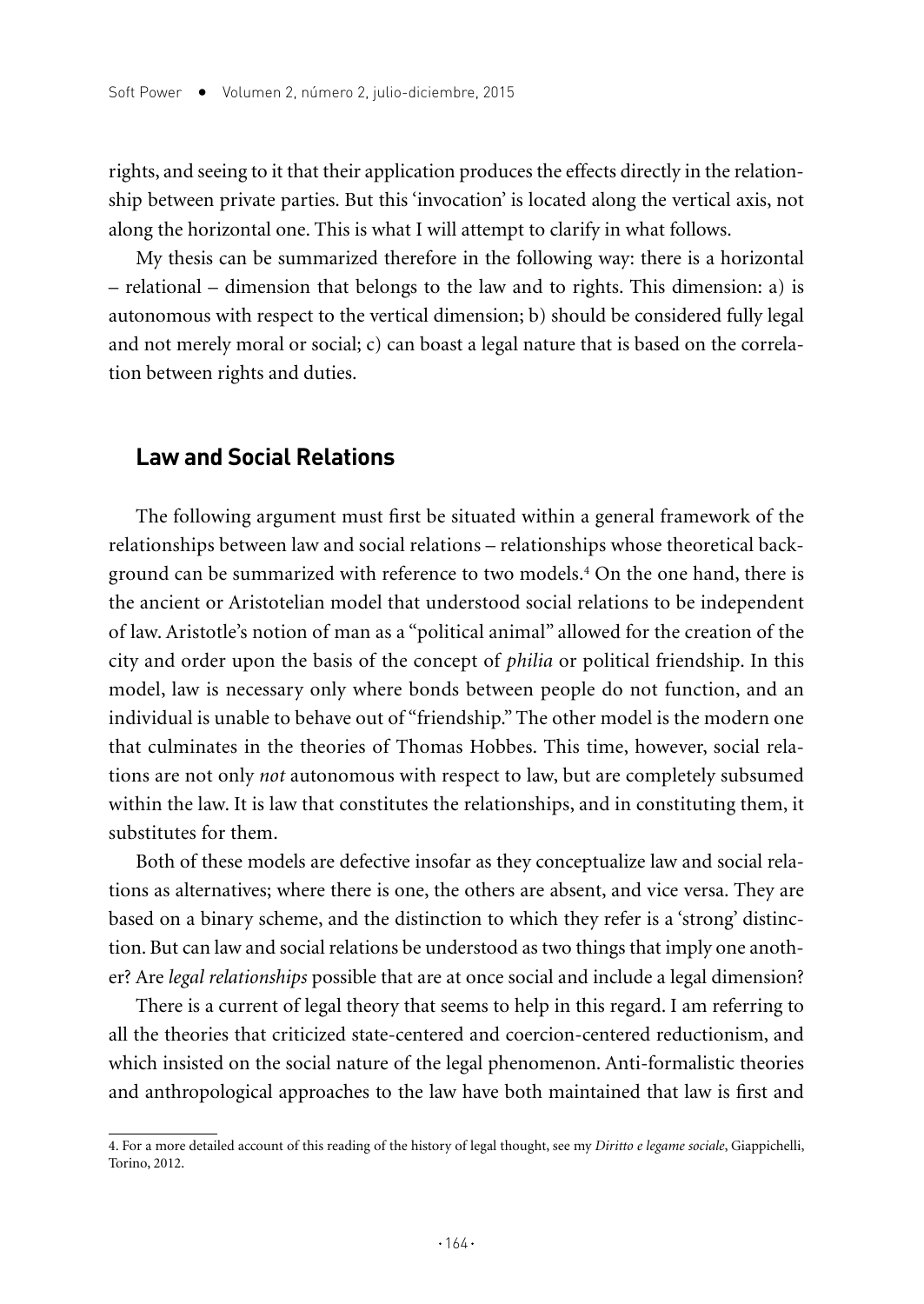foremost a social phenomenon, which means that it obtains – prior to its formalization in a structure of power – within the relationships between subjects and groups. This is not the place to enter into the details of these theories.<sup>5</sup> Suffice it to say that these views allow for the development of an alternative model to the two classic models mentioned above. In this model, law and social relationships do not occupy two distinct and opposing fields; rather, it is possible to identify a continuous line between the two. At the extremes there are, to be sure, *relationships without law* (e.g., those based on love) and law without social relationships (coercive law). But at intermediate points between these extremes it is possible to identify social relationships that are also legal relationships.

It must be noted that even positivist theory of law in the latter half of the twentieth century moved in this direction. This theory is notable for its search for new avenues with respect to earlier theories that considered (positive) law as the command of a sovereign. Here I am reminded of the theories of Herbert H.L. Hart and his attempt to understand the nature of law by separating it not only from morality, but from coercion as well.6 This aim led him to take into consideration an aspect of law that had remained hidden in previous legal theories, namely, law's "acceptance", which was implied in what Hart called "rule of recognition."

The presence of this rule – whose acceptance, for Hart, indicates the adoption of the internal point of view – allows us to see that "laws function in their lives not merely as habits or the basis for predicting the decisions of courts or the actions of other officials, but as accepted legal standards of behavior. That is, they [the individuals] not only do with tolerable regularity what the law requires of them, but they look upon it as a legal standard of conduct, refer to it in criticizing others, or in justifying demands, and in admitting criticism and demands made by others."7

Thus the fabric of *legal actions* that Hart identifies is nothing other than a thick fabric of *legal relationships* within which diverse subjects put into play their mutual expectations.

With regard to legal relationships, therefore, we may speak – as the Italian legal philosopher Sergio Cotta did – of a "real possibility of understanding and collaboration"<sup>8</sup> that is established between participants in the relationship. It is important to under-

<sup>5.</sup> I surveyed these theories in the essay "Le teorie antiformalistiche e l'istituzionalismo giuridico", in *Prospettive di filosofia del diritto del nostro tempo*, Giappichelli, Torino, 2010, pp. 181-217. The basic text on anti-formalist theories is L. Lombardi Vallauri, *Saggio sul diritto giurisprudenziale*, Giuffrè, Milano, 1967.

<sup>6.</sup> See H.L.A. Hart, *The Concept of Law* (1961), Second Edition with a Postscript edited by P.A. Bulloch and J. Raz, Clarendon Press, London, 1994.

<sup>7.</sup> Ibid., pp. 137-138.

<sup>8.</sup> S. Cotta, *Il diritto nell'esistenza. Linee di ontofenomenologia giuridica*, Giuffrè, Milano, 1985, p. 50.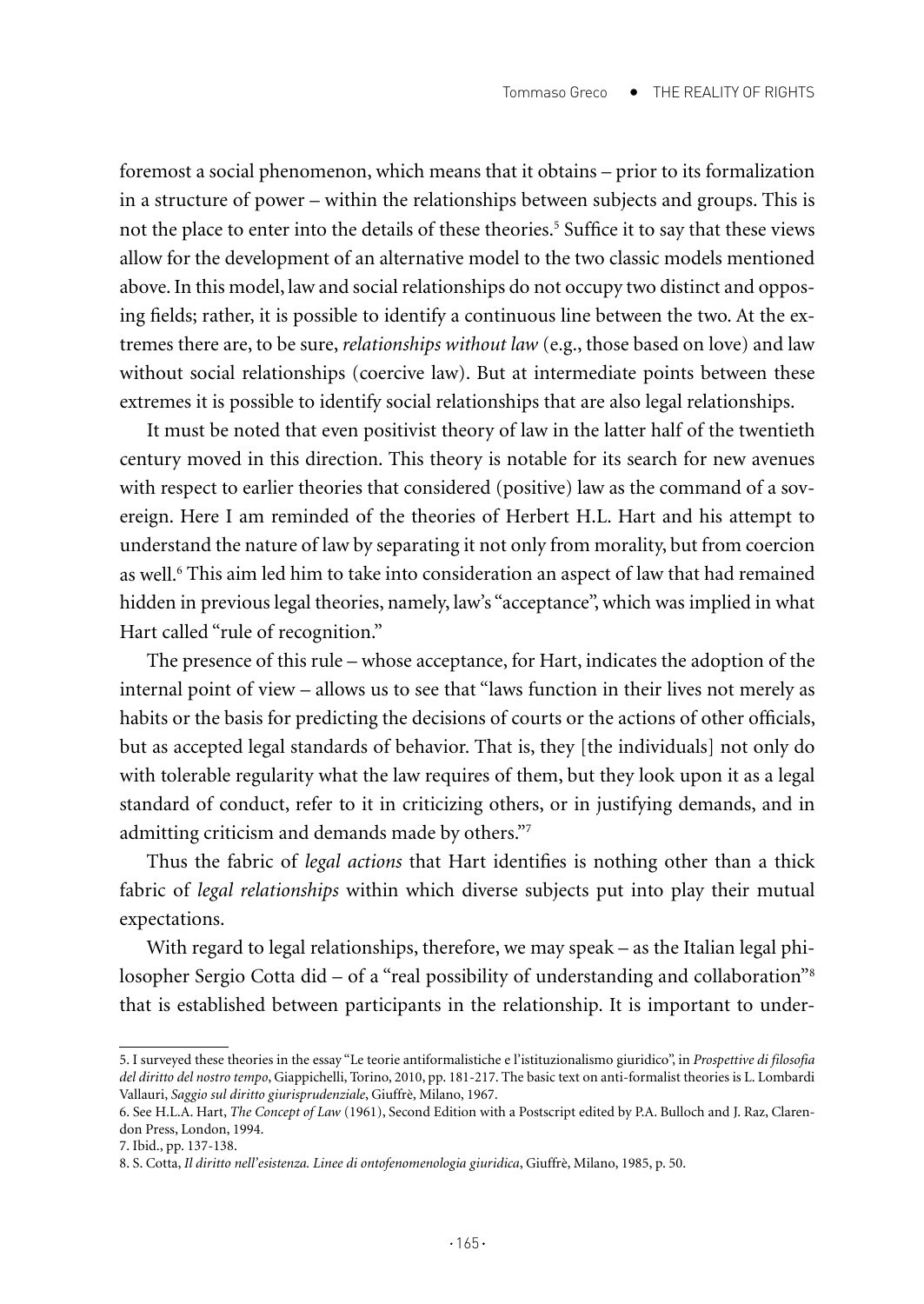score that, even in the case of two unknown parties who engage one another in order to carry out a transaction (such as purchase agreement), we are observing a movement that is conjunctive rather than disjunctive. Even if each party fulfills his obligations in order to satisfy his own good and goals, each individual must necessarily take heed of the expectations of the partner.

The legal relationship, therefore, far from being a non-relationship, is a relationship that instantiates *within* the law a kind of recognition and "acceptance" of the other, however minimal. Instead of representing a space of total immunization of the relationship,9 law can constitute a way of relating that is not only entirely compatible *with*, but indeed fruitful *for* social relations.

## **Horizontality and Verticality in the Guarantee of Rights**

The best way of understanding the nature of the distinction between horizontal (soft) normativity and vertical (hard) normativity is to see what role 'horizontality' plays in the field of rights. Subjective rights, more than other legal 'objects,' are interpreted often as something unimaginable outside of a jurisdictional relationship, and therefore outside of the vertical dimension. Naturally, this is a fundamental dimension of rights, and it is worth stating this immediately and without hesitation. The 'jurisdictionalization' is precisely what allows rights (and law in general) to prevent social relationships from being based on subordination and *de facto* power.10 To use the classic, but effective play on words: the force of law is necessary to avoid the imposition of the law of force. Rights are part of this game and carry out an essential role.

Nevertheless, neither the *function* nor the *structure* of rights is exhausted in the possibility of bringing a legal claim. I will attempt to explain why, and to do so, there is no better place to start than with the work of Luigi Ferrajoli.

Ferrajoli's theory is important for many reasons, not least of which is that it shows that any attempt – no matter how strenuous – to separate rights from their corresponding obligations is destined to fail. In fact, Ferrajoli's argument shows us that whenever a subject's right is recognized, at that very moment obligations arise for others. As Ferrajoli explains so well, this is inevitable; for if an individual issuing a right has forgotten

<sup>9.</sup> On law as a "function of the immunitary mechanism" the key work is R. Esposito, *Immunitas. The protection and Negation of Life*, Polity Press, Cambridge (UK), 2011.

<sup>10.</sup> See E. Ripepe, "Sulla tutela dei diritti fondamentali", in E. Ripepe, *Riforma della Costituzione o assalto alla Costituzione? (e altre riflessioni in pubblico)*, Cedam, Padova, 2000, pp. 171 and ff.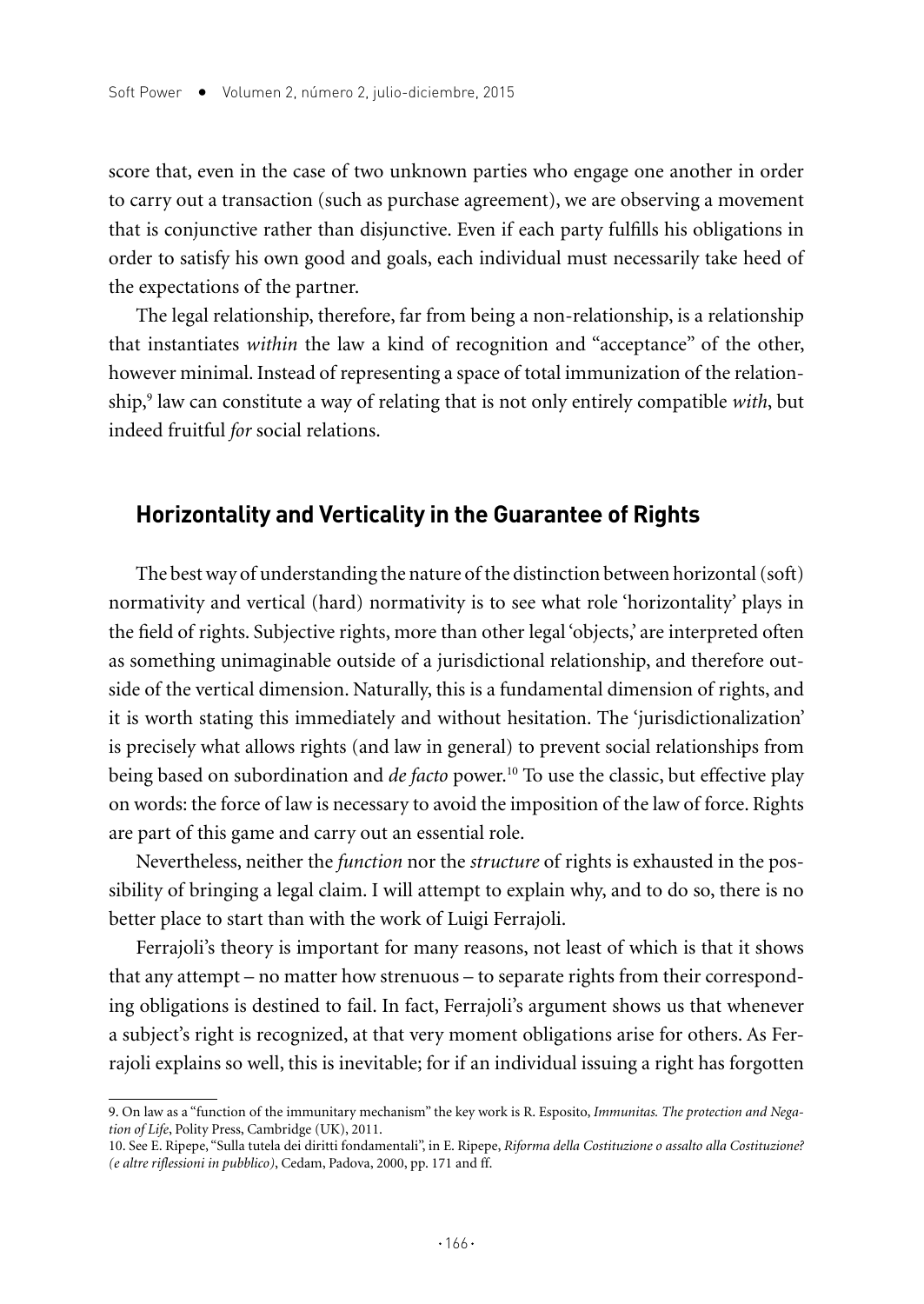to identify the subjects of the primary and secondary obligations, he himself will be obliged to fill the gap created in the omission.<sup>11</sup>

But let us explore how and why Ferrajoli's theory is helpful – even in the light of certain criticisms we will adumbrate – in bringing out the autonomy of the horizontal guarantees.

In many writings in recent years, Ferrajoli distinguishes two types of guarantee: primary and secondary. The former consist in the set of obligations elicited in certain subjects; those obligations correlate with the positions of the rights-holder. Secondary guarantees, by contrast, come into play when the primary guarantees have been ignored or violated by those who were obliged to comply with them; these guarantees consist in sanctioning and judicial mechanisms made available by the legal system as a last resort protection of subjective rights.<sup>12</sup>

This dual guarantee can certainly be interpreted as a clear demonstration of the fact that the horizontal dimension lives side-by-side with (but at the same time is autonomous from) the vertical dimension.

It is important to note that even Ferrajoli uses the terms "horizontal" and "vertical", but he uses them in a different way than the one being employed here. He distinguishes horizontal and vertical guarantees "according to whether the subjects with which the claim-holders engage are private or public."13

This way of characterizing the distinction leads to the notion that "horizontal relationships between private individuals" are "those that form the fabric of market relations in the civil sphere", while "vertical relationships between citizens and the public sphere" are "those upon which *political obligations* are based."14 This distinction mirrors the one made between public and private spheres, which are tasked, respectively, with the protection of fundamental rights and general interests or the protection of property rights and particular interests.

The usage of these terms proposed by Ferrajoli is flawed insofar as it identifies horizontal legal relationships with economic relationships, leading us to believe that, when property rights are in play, a direct (horizontal) relationship is possible only in the sphere of action populated by *homo œconomicus*. On the other hand, it compresses the complex fabric of obligations pertaining to fundamental rights within the

12. Ibid., p. 668.

<sup>11.</sup> Among Ferrajoli's many works, here we are referring to the book that represents the *summa* of his thought: *Principia Iuris. Teoria del diritto e della democrazia*. Vol. I. *Teoria del diritto*, Laterza, Roma-Bari, 2007, p. 675.

<sup>13.</sup> Ibid., p. 369.

<sup>14.</sup> Ibid.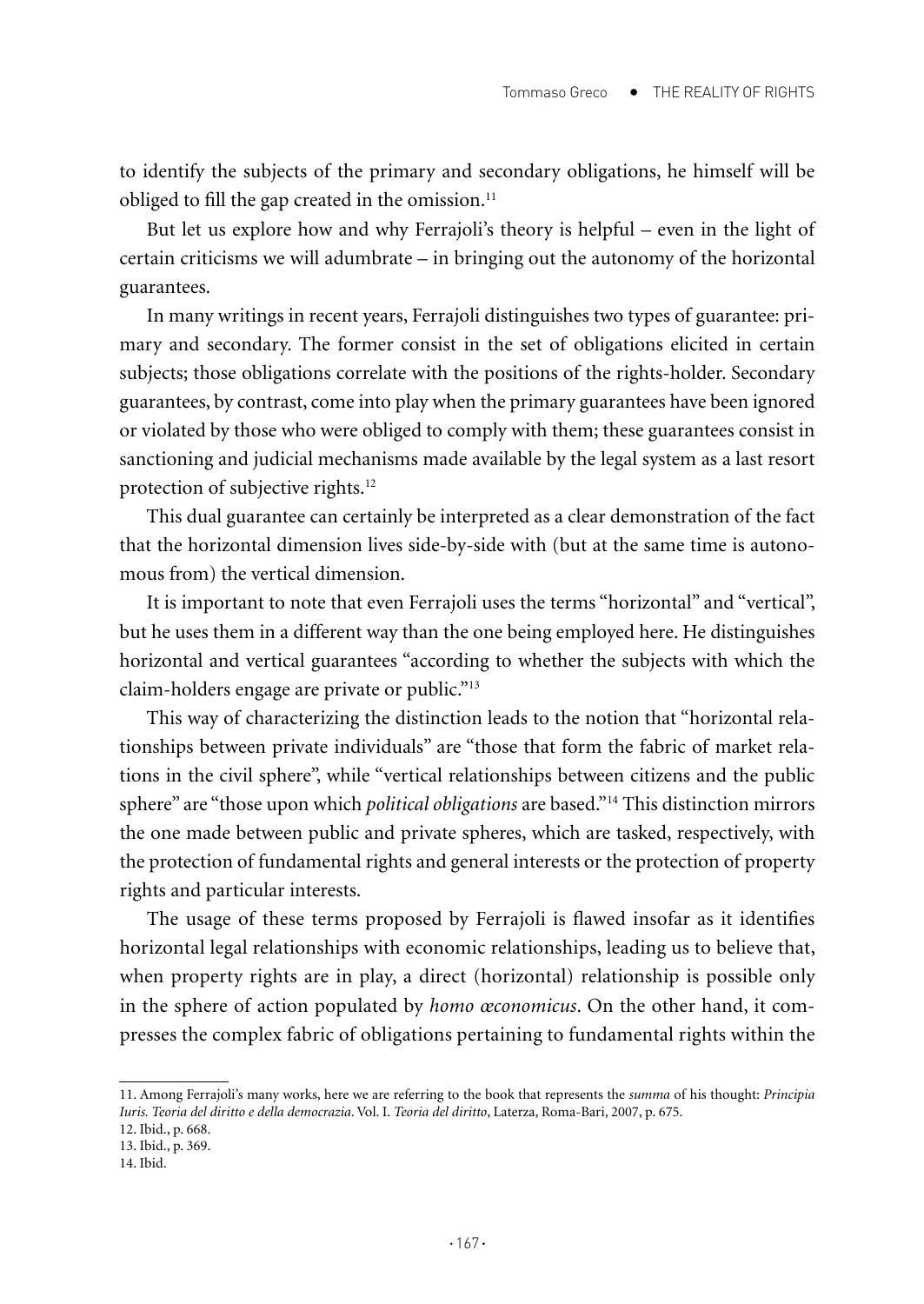structure of secondary guarantees – a relationship that is indeed exclusively public and vertical.

In my view, what determines the direction of the relationship is not the private or public context, but rather the fact that the purposes of the rights may be produced within the relationship, or through an appeal to the legal system.

If the primary guarantees consist in obligations elicited in subjects who find themselves in some kind of relationship with the holder of a right, this means that there is a *direct* relationship between the subjects involved who interact without the mediation of an institutional subject. Even when we are talking about obligations that pertain to formalized and institutionalized 'public' relationships (e.g., a doctor who must provide necessary treatment to guarantee his patient's right to health), at the center of the legal relationship there is an immediate and direct relationship between the holder of the right and the bearer of the corresponding obligation. The satisfaction of the right-holder's expectations vis-à-vis other subjects depends, at this stage, exclusively upon the behavior of the latter.

Therefore the distinctiveness of the primary guarantees is the following: by bringing two subjects into relation with one another, they establish a connection that implies a necessary act of recognition on the part of the subject who must fulfill his specific obligations with regard to the right-holder. It is the holder of the obligations (primary guarantees) who can or must guarantee the efficacy of the right.

The situation in which secondary guarantees are activated is much different. At this stage, the original relationship is transformed and becomes *mediated* by an institutional subject, called into cause precisely to remedy the pathology introduced in the first-degree relationship. To appeal to the secondary guarantee means, therefore, not so much that the relationship between subjects involved in the primary relation has diminished, but that this relation has taken on a new direction and a different structure.

When there is a violation of primary obligations, the rights-holder expects to obtain justice, and the secondary guarantee comes into play precisely to remedy the failure of compliance on the part of the subject who bore the obligation. It is here that the relationship changes nature and orientation: what is horizontal becomes vertical, and this changes the direction of the relationship between the subjects involved. The *soft* becomes *hard*. Now, the relationship is mediated by a third party – the judge – who maintains this position just as long as necessary to satisfy the right.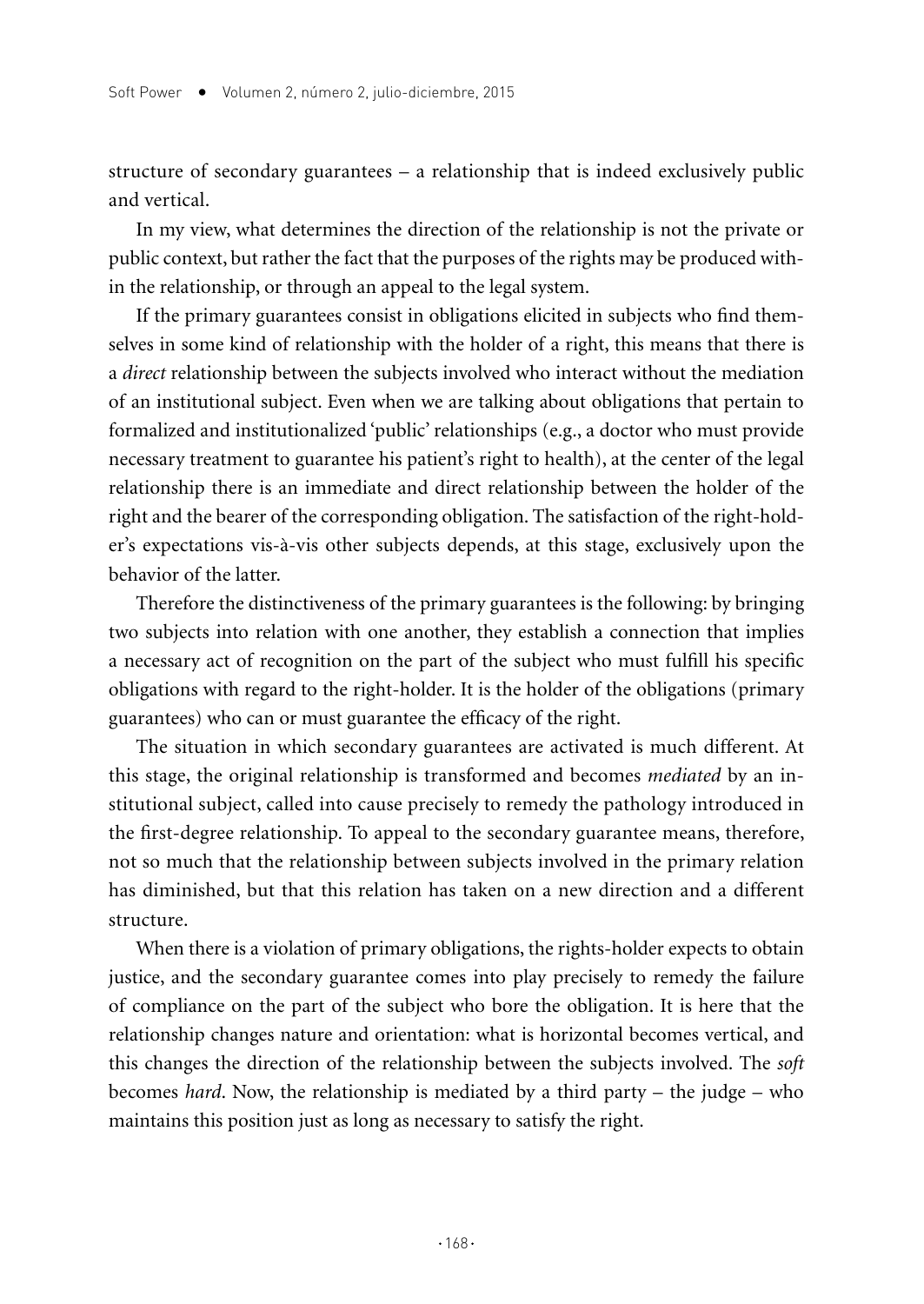### **Is Horizontal Law Binding?**

The fact that, in certain cases, protecting a right requires triggering the secondary guarantee does not mean that the primary guarantees are meaningless. There are empirical reasons that confirm this; in the majority of cases, we obey rules that we are bound to obey in the various spheres of our life without even thinking that, were we not to, we would end up in front of a judge who could sentence us.<sup>15</sup> We do it – end of story.

But this is not the kind of argument that we can rely upon here; we need logical and theoretical arguments. The fact that secondary guarantees – call them hard, if you will – are what complete a subjective right cannot be a sufficient reason to deny the substance of the primary (soft) guarantees. The greater certainty that the secondary guarantees purportedly bring does not occlude the autonomy of the primary guarantees, for shifting all of the responsibility onto the secondary guarantees would be to conflate once again two things that are conceptually distinct, namely "to have an obligation" and "to feel obligated." This distinction seems necessary, as Hart argued, if we want to avoid conflating law with force. In fact, Hart maintained,

We must not allow them to trap us into a misleading conception of obligation as essentially consisting in some feeling of pressure or compulsion experienced by those who have obligations. The fact that rules of obligation are generally supported by serious social pressure does not entail that to have an obligation under the rules is to experience feelings of compulsion or pressure. Hence there is no contradiction in saying of some hardened swindler, and it may often be true, that he had an obligation to pay the rent but felt no pressure to pay when he made off without doing so. To feel obligated and to have an obligation are different though frequently concomitant things. To identify them would be one way of misinterpreting in terms of psychological feelings, the important internal aspect of rules.16

In this regard, we might recall Rousseau's clear statement: "But what kind of right perishes when might disappears? If one is compelled to obey by force, there is no need to obey from duty; and if one is no longer forced to obey, obligation is at an end."<sup>17</sup>

<sup>15.</sup> This is one of the arguments in a classic work in the sociology of law: E. Ehrlich, *Fundamental Principles of the Sociology of Law* (1913), Transaction Publishers, New Brunswick/London, 2002.

<sup>16.</sup> H.L.A. Hart, *The Concept of Law*, p. 88.

<sup>17.</sup> J.-J. Rousseau, *The Social Contract* (1762), I.III, in J.-J. Rousseau, *The Social Contract and The First and Second Discourses*, edited and with an introduction by S. Dunn, Yale University Press, New Haven-London, 2002, p. 158.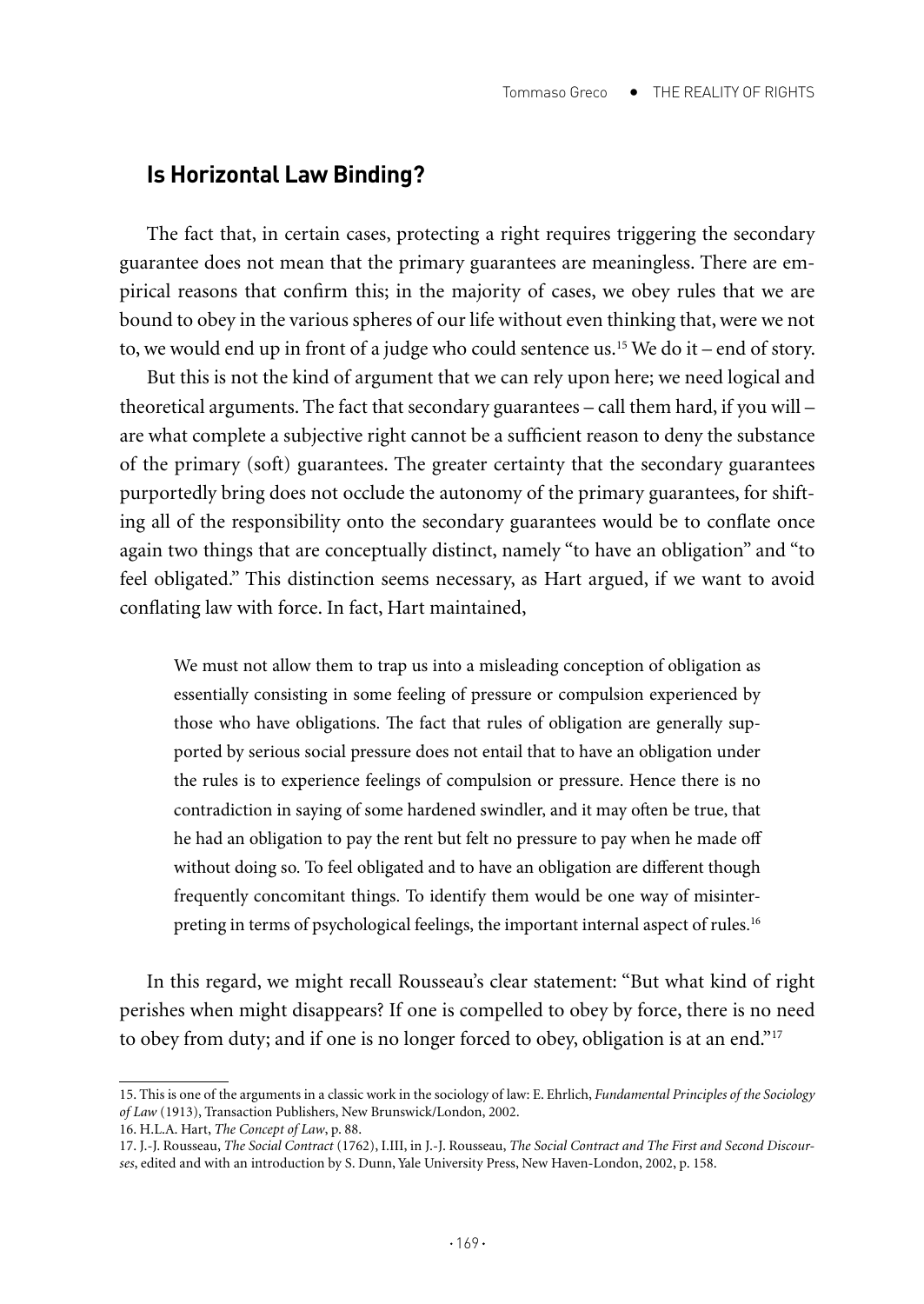This suggests therefore that we evaluate the primary guarantees from the standpoint of a *normative* argument, not merely a factual one.

On the other hand, the temptation to reduce the primary guarantees to the secondary ones – and thus to subsume the horizontal in the vertical – is quite understandable. This derives from the conviction that the fundamental element of rights is their justiciability. The 'protection of the right' thus is considered a constituent element of the right itself. Alf Ross has put this point plainly:

"Since a claim in its legal function is identical with opportunity of obtaining judgment against the person who is in duty bound, the procedural protection of a right is merely another side of the content of the right. A claim is nothing without the sanction of the machinery of the law."18

We might say that the truth (or spirit) of subjective rights resides in the possibility of activating judicial protections.

I believe, however, that reductionism with regard to guarantees has primarily an extra-juridical origin that can be traced back to concerns of an anthropological nature. Such a view is advanced, for example, by Ferrajoli himself, who writes in his important work *Principia Iuris*:

What all guarantees have in common is precisely the fact that in their absence, the right that they express would be violated and therefore ineffective; it is a sort of lack of confidence in their spontaneous satisfaction or spontaneous respect for rights, and specifically, as far as fundamental rights are concerned, in the spontaneous exercise of legitimate power. The defense of rights, in this sense, is opposed to any conception of political or economic relationships – as well as public or private law – that is based on the dreamlike idea of 'good power' or the spontaneous observance of law and rights.19

The argument has an implicit but unmistakable Hobbesian flavor. Here what is being claimed is not merely that the fulfillment of primary obligations is motivated always by the possibility (and the threat) that the rights-holder use secondary guarantees; what

<sup>18.</sup> A. Ross, *On Law and Justice*, University of California Press, Berkeley-Los Angeles, 1959, § 38, p. 184.

<sup>19.</sup> L. Ferrajoli, *Principia Iuris*, pp. 195-196.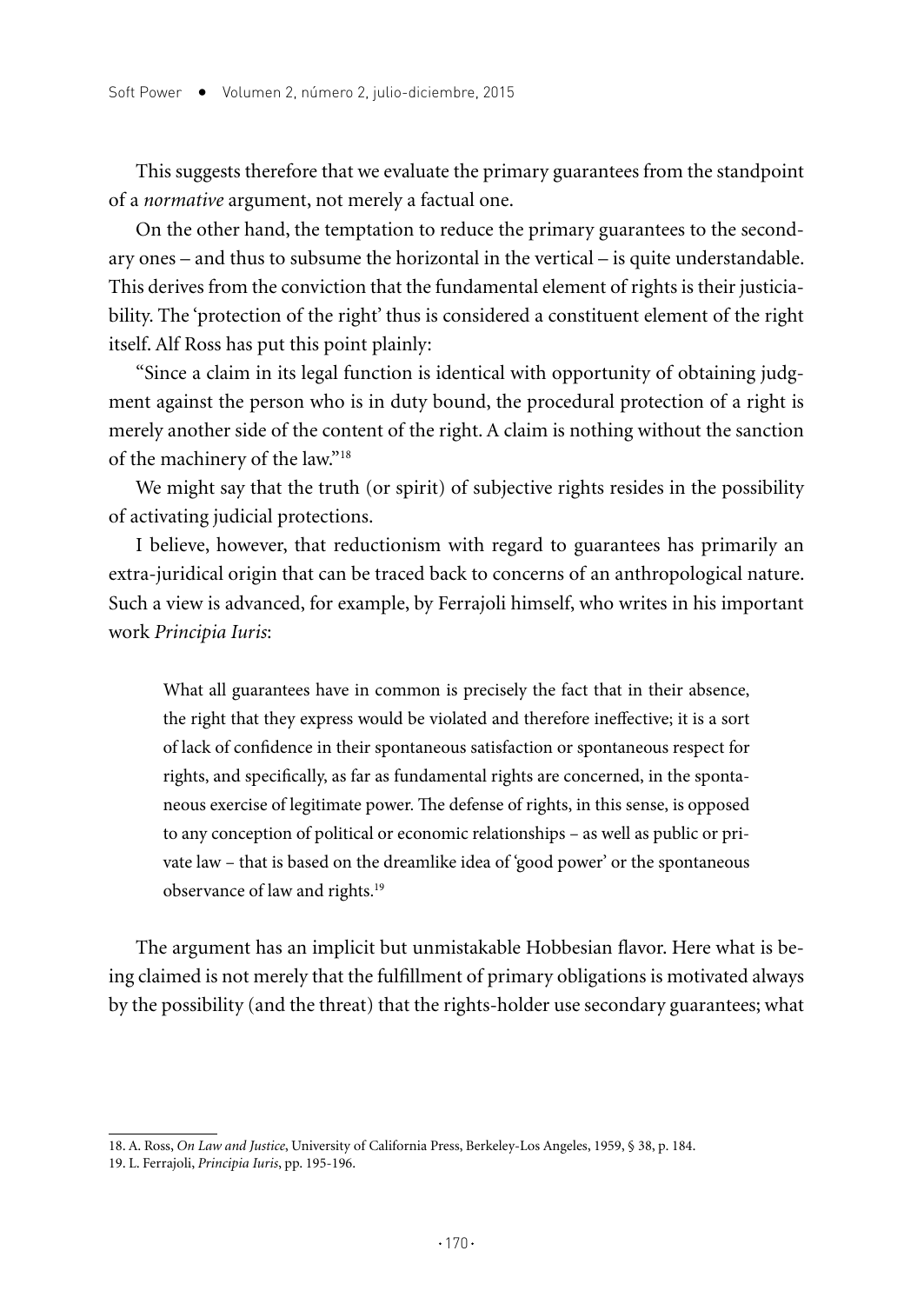is being claimed is that trust has no place in law, as if law must resign itself to "incorporate not trust but only its disappointment."20 Horizontality in this sense is considered only as a risk, or even as a threat, but never as a resource.

Naturally, there can be no doubt about the fact that primary guarantees are reinforced by secondary guarantees; just as there can be no denying the fact that it is the very presence of secondary guarantees that makes subjective rights 'whole.' Nonetheless, the foregoing should not lead us to conclude that the horizontality of obligations – and what this horizontality signifies for the definition and functioning of the fabric of rights – is logically precluded. In other words, to claim that it is necessary to supply secondary guarantees that compensate for unfulfilled primary obligations is not to claim necessarily that the latter lack an autonomous normative force. To make such a claim would be to engage in a sort of question-begging, according to which one demonstrates that what is given by definition is taken to be true. In this case, the concern for the certainty in the fulfillment leads one to deny autonomy to the primary guarantees, since it is believed that parties to the interaction are unable to spontaneously observe obligations. Thus the only normative force recognized is one that derives from the looming threat of sanction. Those rights believed to be 'sweet fruits' can only be produced, in this view, by obligations that are seen as 'bitter fruits' that are imposed through coercion. But this is precisely what Hart was trying to avoid with the aforementioned distinction between "feeling obliged" and "having an obligation."

To keep the horizontality of obligations – to affirm, in other words, that there is a soft normativity that stems from the reciprocal recognition that is established between subjects, and which precedes (and in large part renders moot the intervention of) hard normativity – is one way of underscoring that the force of rights derives from primary guarantees, not merely from secondary ones. To this end, what is required is to take seriously the obligations that constitute the primary guarantees, and to see them as binding in virtue of the fact that they exist, not because there is a sanction looming to enforce them. This is the only way to attribute to them autonomy on the legal level. In other words, we are not here invoking the *factual* argument concerning spontaneous acceptance, but rather the *normative* argument concerning the existence of obligations in the conscience of specific subjects.

To be sure, do not we do the same thing when it comes to secondary guarantees? When we speak of the 'existence of secondary guarantees' are not we suggesting the

<sup>20.</sup> E. Resta, *Le regole della fiducia*, Laterza, Roma-Bari, 2009, p. 8.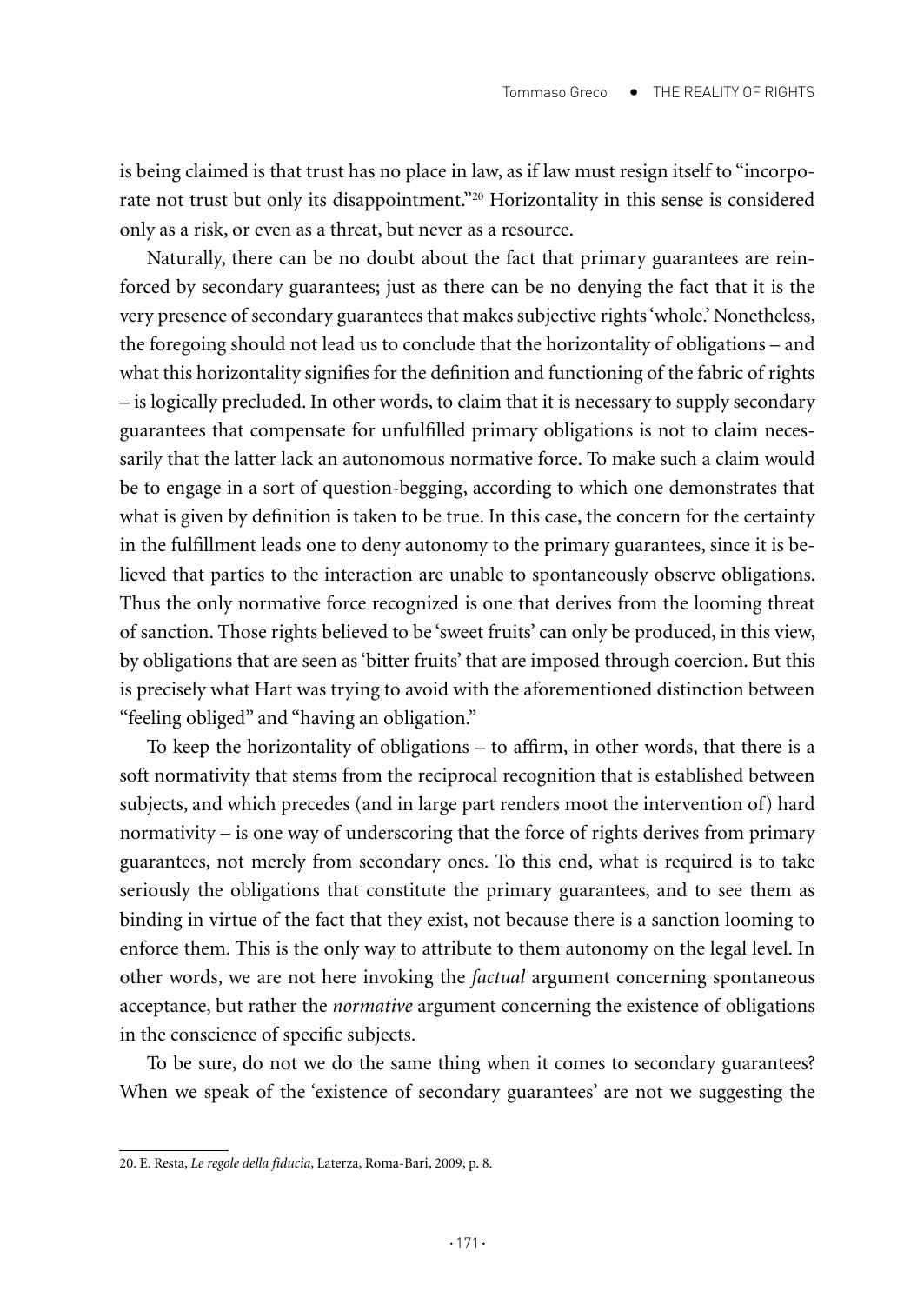simple possibility of being able to count on a legal remedy, rather than on the effective implementation pursuant to a ruling? And so why, then, is not it enough to point to the possibility of counting on their fulfillment for them to be considered fully legal?

## **Taking obligations seriously**

Framing the matter in this way does not seem very attractive, insofar as it explicitly shifts the attention toward the responsibility of the subjects who are called upon to fulfill their obligations, and upon whom the burden falls to provide the goods that form the content of the rights.21 But despite its lack of appeal, we all know that no right can be effective if it does not have the respect of at least a relevant part of the society in which it is in force. Certainly, there are problematic cases regarding those rights that have not yet been fully accepted in the social consciousness; in these cases, no doubt, the secondary guarantees come into play more often. But the fact that violations of those rights are perceived as an injustice tells us how important they achieve the very recognition that would constitute a primary (and more secure) guarantee.

The recovery of obligations allows us to save – or appreciate – the relational dimension of rights without dissolving it into the coercive structure of the legal system. The Hobbesian sting – according to which every *pactum unionis* must necessarily be absorbed by the *pactum subiectionis* or risk its very existence – is neutralized and no longer necessary. In this way, thanks to the 'bridge' provided by the horizontal nature of primary guarantees, it seems possible to go beyond the dichotomy between *communitas* and *immunitas*, that is to say, a space constituted exclusively by relationships based on *munus* and a space that is entirely 'neutralized' thanks to law.22 The more primary obligations are taken seriously, together with the direct motivation that pushes for their respect, the more the social and socializing (rather than immunizing) dimension of rights will be accepted. Naturally, we should not think that the dynamic of rights and obligations can in itself constitute (or substitute) for the richness of the social bond.

<sup>21.</sup> Cfr. E. Bea Pérez, "Derechos y deberes. El horizonte de la responsabilidad", in *Derechos y libertades*, 29, 2013, pp. 53-92. 22. Here we are referring to the work of R. Esposito, *Communitas. The Origin and the Destiny of Community*, Stanford University Press, Stanford, 2010; Id., *Immunitas*. For an interpretation of rights as an instrument of immunization of social relationships, see also P. Barcellona, *Il ritorno del legame sociale*, Bollati Boringhieri, Torino, 1990, pp. 109 and ss. I agreed with this interpretation in my essay "Prima il dovere. Una critica della filosofia dei diritti", in S. Mattarelli (ed.), *Doveri,*  Franco Angeli, Milano, 2007, pp. 15-30.